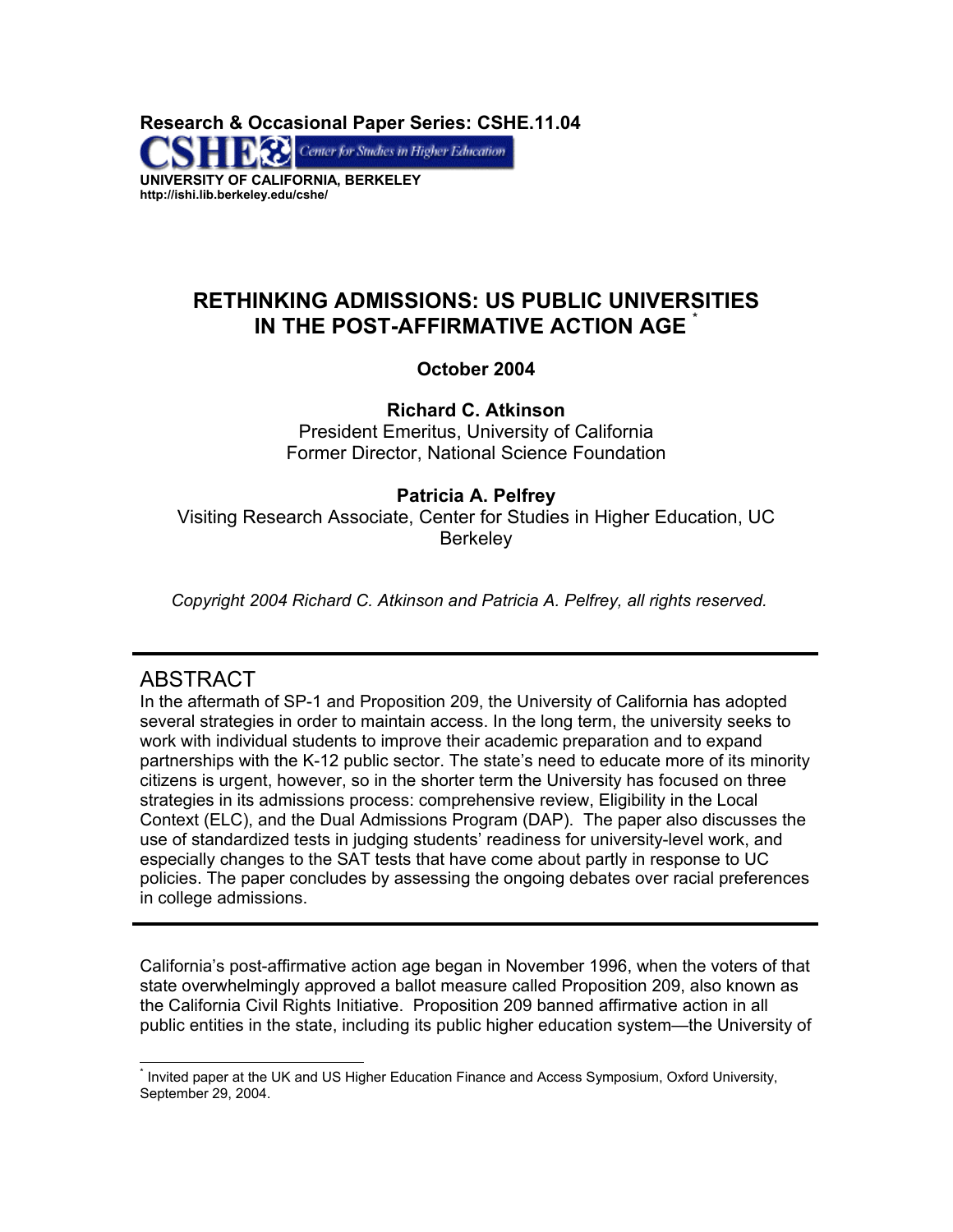California (UC), the California State University (CSU), and the California Community Colleges (CCC). California had long been among the most active of the states in promoting efforts to expand opportunities for minority citizens in business, government, the professions, and especially education. The success of Proposition 209 meant that, virtually overnight, California became a national leader in dismantling race-attentive programs throughout the public domain.

At the University of California, the new era was already underway. On July 20, 1995, sixteen months before Proposition 209's victory, the University's Board of Regents had approved resolution SP-1, which eliminated the use of race, ethnicity, and gender in decisions about admission. SP-1 was introduced by Regent Ward Connerly, who went on to lead the fight for Proposition 209 in California and against affirmative action in several other US states.

SP-1 and Proposition 209 transformed California into a battleground where opposing views of individual merit, fairness, and educational opportunity struggled to prevail (and still do). They also made the University of California a case study in how an elite public university, required to employ admissions policies that are demonstrably inclusive and fair, responded to the end of nearly 30 years of affirmative action.

This paper will describe the strategies the University of California adopted to maintain access in the aftermath of SP-1 and Proposition 209. It will then discuss a different but related issue: the use of standardized tests in judging students' readiness for universitylevel work. It will conclude with some comments about the future.

#### **A public research university**

The University of California is a multi-campus public research university governed by a 26-member Board of Regents; eighteen are appointed by the governor and the rest are *ex officio*. Of UC's 10 campuses, one is devoted exclusively to the health sciences, and another—UC Merced—is a new general campus that will welcome its first students next year. Competition for admission to UC is fierce; all of our general campuses receive more applications every year than they can accept. Highly selective campuses such as Berkeley, Los Angeles (UCLA), and San Diego are especially competitive.This year, for example, UCLA received more than 43,000 applications for a freshman class of 3,900.

Under California's 1960 Master Plan for Higher Education, UC draws its students from among the state's brightest young people—the top 12-1/2 percent of public high school graduates statewide.<sup>[1](#page-1-0)</sup> Students become eligible for the University by achieving certain grades in a defined set of high school courses (known as a-g courses) and certain scores on nationally administered tests. These requirements are the same throughout the UC system. Any student who meets them is guaranteed a place at UC, although not necessarily at his or her campus of choice.

In addition to UC's eligibility requirements, each campus has a set of selection criteria that it uses to determine which UC-eligible applicants it will accept. These criteria vary from campus to campus. Until 1998, when SP-1 became effective, selection criteria

<span id="page-1-0"></span> 1 The California State University admits from among the top one-third of public high school graduates. The Community Colleges admit any applicant over 18.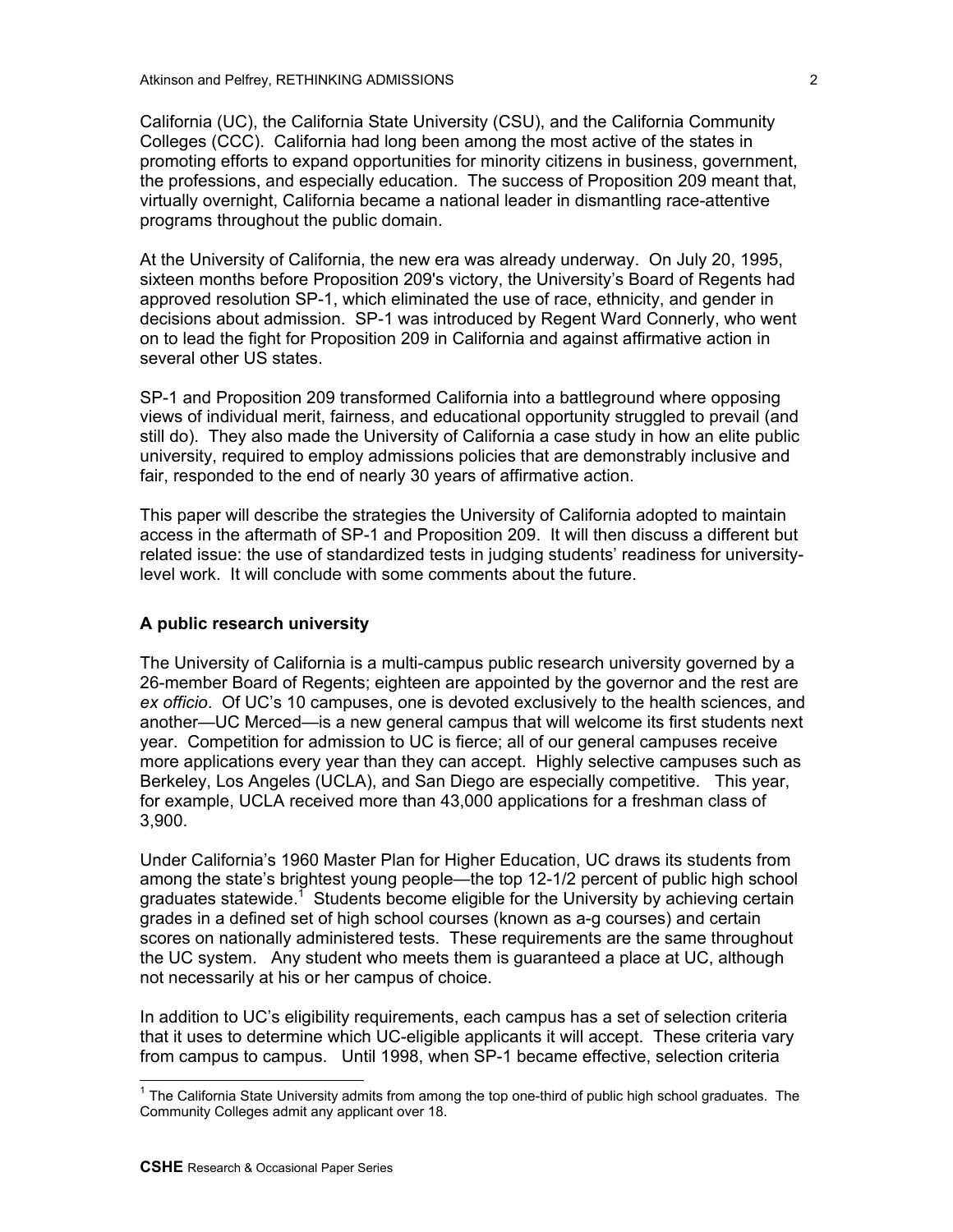included race and ethnicity, and each campus was free to decide how and to what degree it would employ these factors in admitting students.

To understand what is at stake in the debate over affirmative action, it is important to begin with the fact that California is one of the most racially and ethnically diverse societies on the planet. Approximately one in every four Californians was born outside the United States. Latinos—that is, Mexicans and Latin Americans—are California's fastest-growing minority group. Currently, about half of the state's 35 million people are white; by 2021 Latinos are expected to constitute the largest single racial/ethnic group in California and, by [2](#page-2-0)040, a majority of the population. $2$ 

As a public university, UC is expected to enroll Californians of every racial, economic, and social background. As an elite research university, it is expected to set high academic standards for the students it admits. In a society marked by large disparities of income, opportunity, and the quality of public K-12 schools, these two imperatives are difficult to reconcile. For nearly three decades, affirmative action had been an important tool that allowed UC to admit talented underrepresented minority students who for one reason or another did not meet its academic standards for grades and test scores.

The University of California considers students "underrepresented" if they are members of a racial or ethnic group whose collective eligibility rate for UC is below 12-1/2 percent. These include African Americans, Native Americans, and Chicanos/Latinos. In 2003, for example, the UC eligibility rate was 6.3 percent for African Americans and 6.5 percent for Chicano/Latinos. Whites and Asians, on the other hand, are "overrepresented" whites qualified for UC at a rate of 16.1 percent and Asians at a remarkable 31.4 percent, even though they constitute a minority within California's population.

UC practiced affirmative action in two ways: through the use of race and ethnicity as a factor in admissions, and through targeted K-12 outreach programs that sought to motivate students, help teachers, and improve low-performing public schools. Progress in achieving a diverse student body has never been as swift as minority communities, their public representatives, and the University itself could have wished. Nevertheless, between 1980 and 1990 the proportion of underrepresented minority freshman students nearly doubled, from just under 10 percent to 19.4 percent.<sup>[3](#page-2-1)</sup> By 1995, 21 percent of UC's entering students were underrepresented minorities, a proportion comparable to that of the great private universities in the United States.

## **Rethinking admissions**

Although SP-1 banned the use of racial preferences in admissions, it endorsed the goal of a diverse student body and directed that an Outreach Task Force be established to recommend ways to bolster the academic preparation of *all* K-12 students in California. The Task Force's most important recommendations were first, to concentrate on working with individual students to improve their academic preparation and, second, to expand UC's partnerships with the K-12 public sector to strengthen the lowest-performing schools. The children enrolled in these schools come overwhelmingly from poor

<span id="page-2-0"></span> 2 Hans P. Johnson, "California's Demographic Future," Occasional paper, Public Policy Institute of California, December 5, 2003.

<span id="page-2-1"></span> $3$  "Undergraduate Access to the University of California after the Elimination of Race-Conscious Policies," Office of the President, no date.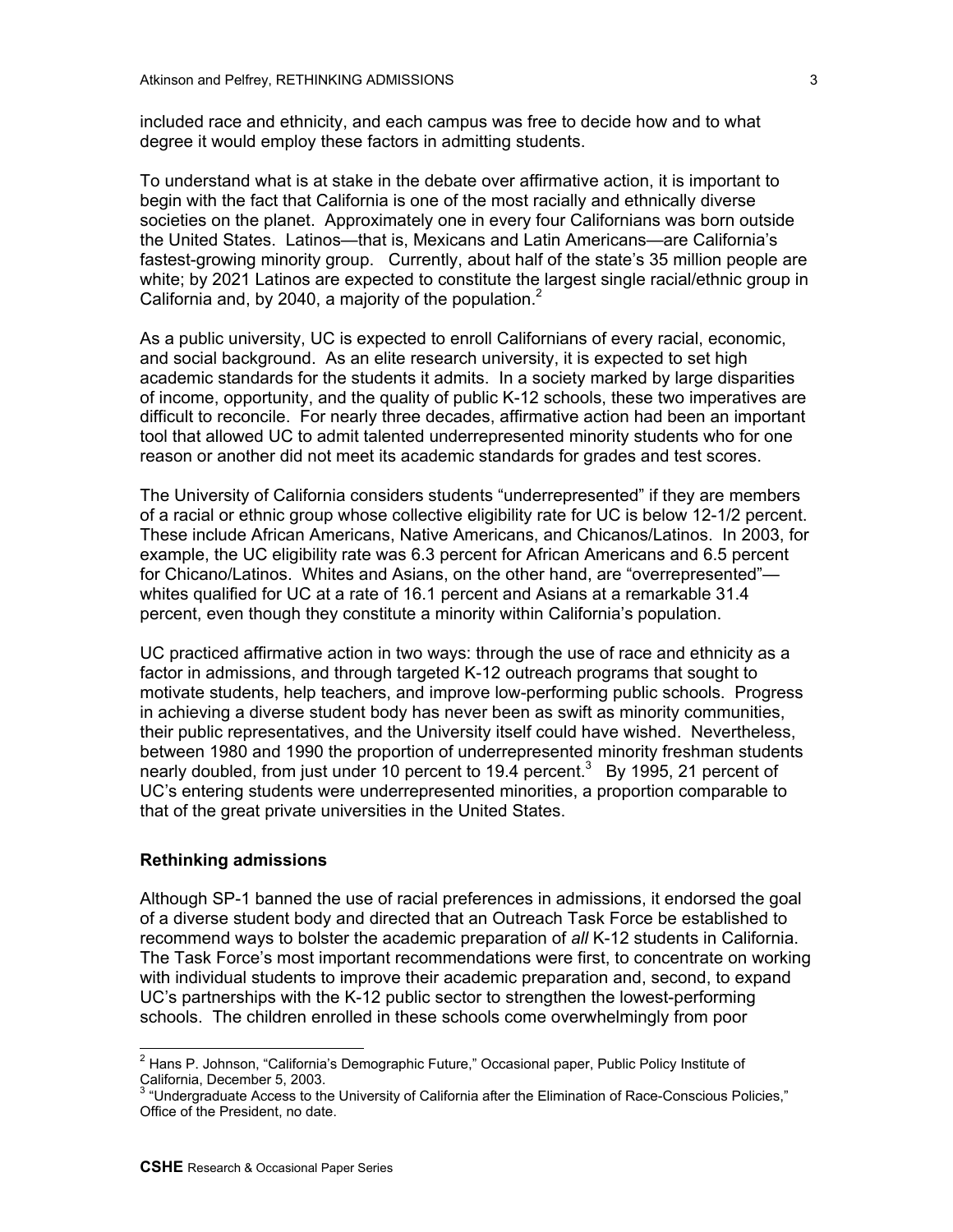communities and include disproportionate numbers of African American, Native American, and Latino students.

At the time SP-1 was approved, UC already had over 800 outreach programs that constituted the largest school-university partnership in the nation. With the state's help, between 1998 and 2001 the University extended its work in outreach to many more students and schools throughout California. Improving the performance of California's struggling public schools was also a priority of the governor, and at his request the University added a number of programs to strengthen the K-12 teaching profession in 1999.

Outreach is clearly a long-term strategy, however, and the state's need to educate more of its minority citizens is urgent. Were there ways of thinking about admissions that did not focus directly on race and ethnicity as previous policies and practices had done? And was it possible to make the admissions process not just more inclusive, consistent with Proposition 209**,** but also more sensitive to evidence of students' potential and achievement?

It was clear from the outset that one frequently mentioned alternative—low-income status—would not work as a substitute for race and ethnicity, if the goal was a more diverse student body. UC's own studies indicated that using economic disadvantage instead of race would result in more white and Asian students becoming eligible, not more underrepresented minorities. Other possibilities would need to be considered.

Between July 1995, when SP-1 was passed, and the end of 2003, the University of California adopted three new paths to admission and initiated fundamental changes in its standardized test requirements. All are described in the appendix to this paper.In brief:

*Comprehensive review***:** For almost 30 years, UC had employed a two-tier admissions process in which 40-60 percent of each freshman class was selected based on grades and test scores alone, with the balance admitted using a combination of grades, test scores, and other criteria, such as special talents or achievements. Comprehensive review eliminates these two tiers. Now *all* applicants are assessed in terms of a broad range of academic and personal characteristics.

Further, applicants' records are evaluated in the context of the personal and educational circumstances in which they have achieved academically. How have they used their opportunities to learn? In what ways have they dealt with educational or economic disadvantages—attending a school that offers few mathematics courses, for example, or coming from a poor family in which no one has ever gone on to college before? What special talents will they bring to a UC campus and later to society? Have they shown the motivation and determination to succeed at a demanding course of study? The full list of criteria employed in comprehensive review can be found in the appendix.

Comprehensive review of undergraduate applications began in fall 2002. The Board of Admissions and Relations with Schools (BOARS), the UC faculty senate body responsible for admissions issues, conducted assessments of the new approach in both 2002 and 2003. BOARS' conclusion is that the shift to comprehensive review has been highly successful. Its 2003 report points out that, by virtually every quantifiable measure, the academic preparation of the students admitted under comprehensive review has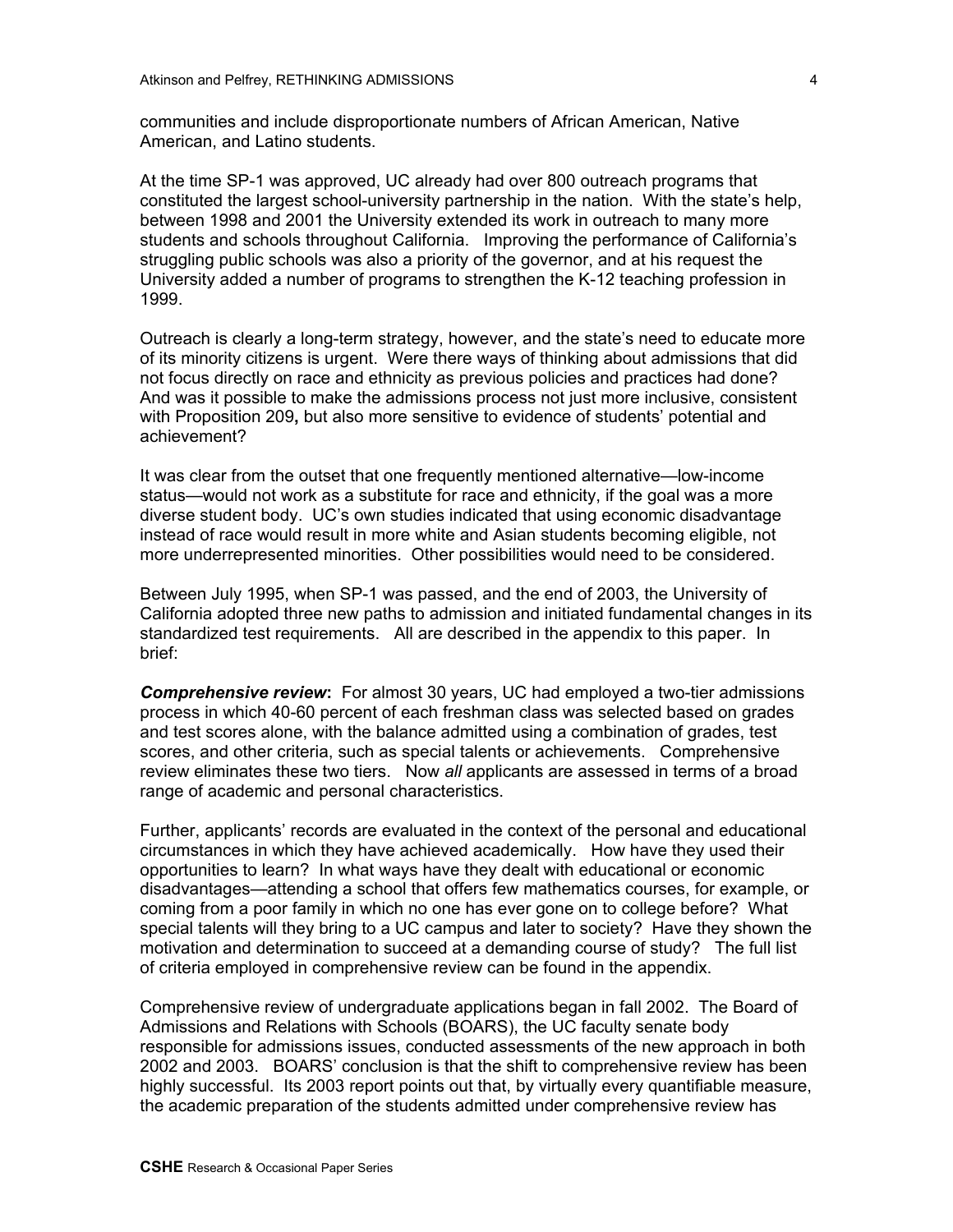been exceptionally strong. At the same time, the proportions of disadvantaged students admitted to UC's more selective campuses have not declined but increased.

*Eligibility in the Local Context (ELC):* Under the Master Plan, to be eligible for UC, students must rank in the highest 12-1/2 percent of high school graduating classes throughout the state—in other words, students become eligible in the *statewide* context. Students who rank in the top four percent of their *individual* high school class can now qualify under the Eligibility in the Local Context program. Like statewide-eligible students, they must also complete UC's required a-g courses.A major goal of ELC is to extend the opportunity for a UC education to schools that historically have sent few students to our campuses.

In the three years since its inception, the ELC program has yielded an unexpected result. Although it was assumed at the outset of the program in 2001 that a significant number of students in the top four percent of disadvantaged high schools would be eligible *only* through ELC, this has not turned out to be the case. There has been much more overlap between students in the upper four percent of their local high school and students in the top 12-1/2 percent of high school seniors statewide than initially anticipated. There are several likely reasons for this. Once the program was introduced, a number of disadvantaged California high schools that had not offered all of the a–g courses UC requires started to do so—and more students in those high schools began taking them. Another factor is the University's efforts to let students, parents, and counselors know about ELC and UC's entrance requirements. Every high school student eligible for the program was sent a letter from the president of UC. This letter congratulated them on qualifying for ELC and encouraged them to complete the necessary courses and tests. Some students were already eligible for UC but simply did not realize that fact until they learned of their inclusion in ELC. Others who lacked a particular course or had not taken a required standardized test did so as a result of the letter. In sum, an important outcome of the program was to motivate many more students to aspire to a UC education and more schools to offer the courses and information students need to qualify. Now virtually all of the students in the top four percent of their high school class have compiled academic records that make them eligible for UC on a *statewide* basis.

Eligibility in the Local Context has some similarities to the Top Ten Percent Program, adopted at the University of Texas (UT) in the wake of a 1996 court decision outlawing affirmative action in the state.Under this program, students in the top 10 percent of their high school class are eligible for admission to the University of Texas system. There are significant differences, however. Under the Texas program, each high school ranks students; there are no required courses involved in determining eligibility; and students can attend any UT campus, which has meant that the main UT campus at Austin has been flooded with students. In contrast, UC defines the top four percent of each California high school by evaluating transcripts; requires successful completion of a-g courses; and promises only admission to a UC campus, not necessarily the campus of choice.

*Dual Admissions Program (DAP):* For students who fell below the top four percent but within the top 12-1/2 percent of each California high school graduating class, UC established a third new path to admission, the Dual Admissions Program*.* Students eligible for DAP were offered simultaneous admission to a community college and a specific UC campus, with the proviso that they must fulfill their freshman and sophomore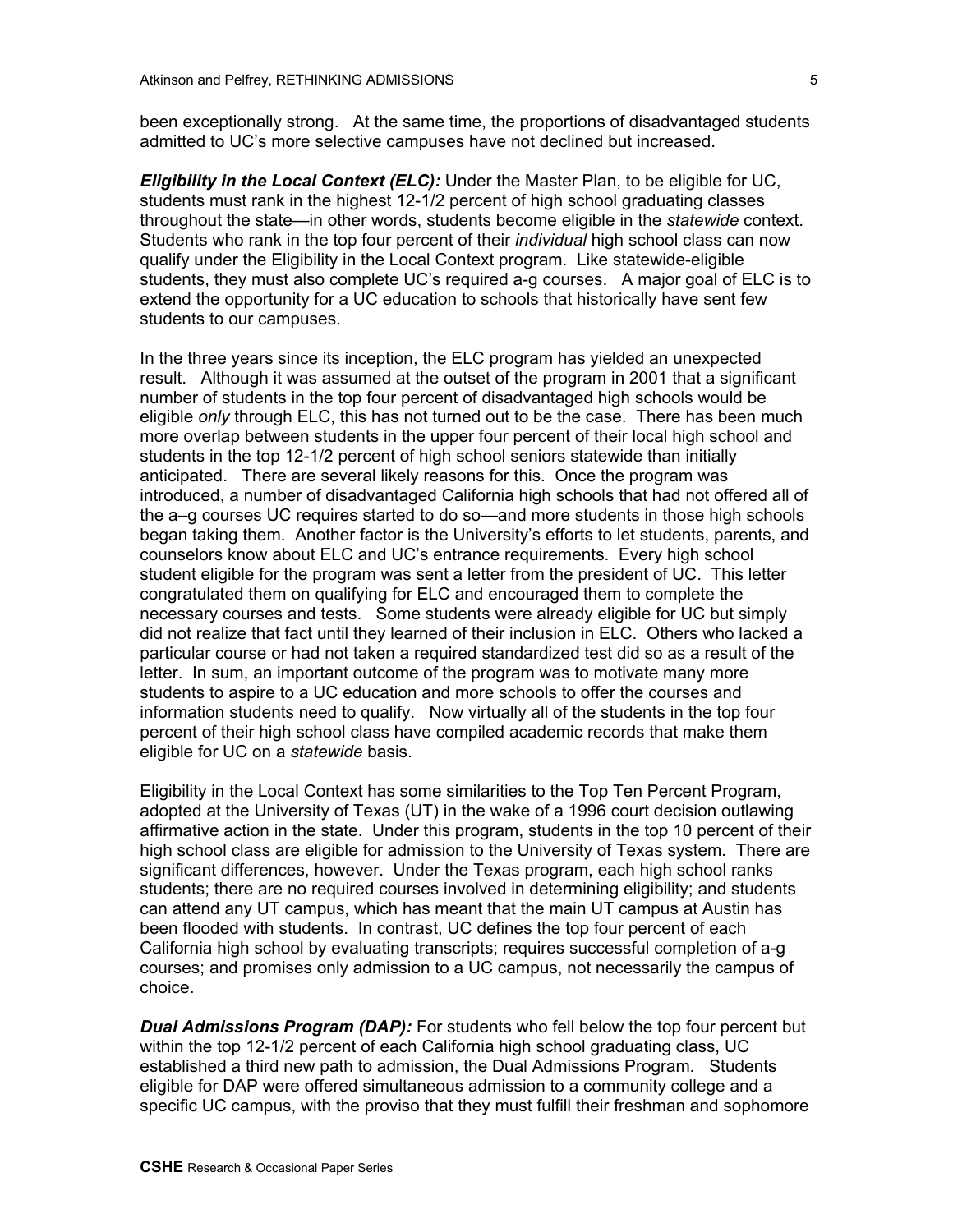requirements at the community college with a solid grade-point average before transferring to a UC campus. A small number of students will enter a community college under DAP this fall and presumably transfer to UC in 2006.The future of the program is in question, however; support for it was deleted from the 2004-5 state budget because of California's fiscal crisis.

Academic achievement is the paramount consideration in all three of these programs. None employs race or ethnicity. They explicitly recognize, however, that academic merit can be demonstrated in different ways in different educational settings. They rely less on rigid formulas and quantitative measures, more on qualitative assessments of academic merit, including the personal and educational context in which students have qualified themselves to pursue a university education.

The changes in UC admissions policy have another characteristic worth noting. It has long been a goal at UC to admit a class of students that reflects a diversity of academic accomplishments and life challenges—not just racial and ethnic diversity, but also diversity of social, economic, and intellectual backgrounds. These new approaches give admissions officers far more information and flexibility in carrying out that critical task. However, an overriding question remains: will UC's new admissions policies expand the racial and ethnic diversity of its student body? So far, the results are mixed.

In 1998, the year in which SP-1 was implemented, every UC campus saw a drop in the proportion of underrepresented students in its freshman class. At some campuses the decline was dramatic—more than 20 percent at UC Berkeley, UC Davis, and UC San Diego, and more than 15 percent at UCLA and UC Santa Barbara.<sup>[4](#page-5-0)</sup> The proportion of underrepresented minority students in UC's freshman class has risen in five of the past six years. In 2003, underrepresented minorities constituted 19.2 percent of all entering students—close to the pre-SP-1 figure of approximately 21 percent in 1995. But at the more selective campuses, particularly Berkeley and UCLA, the numbers remain far below their previous levels.

The gap between the percentage of underrepresented minorities in the California graduating high school class and the percentage in the UC freshman class has widened appreciably. In 1995, 38 percent of California public high school graduates were underrepresented minority students, as were 21 percent of UC freshmen—a gap of 17 percentage points. In 2002, the figures were 42 percent in the statewide high school graduating class and 18 percent in the UC freshman class—a gap of 24 percentage points.

Perhaps most troubling of all is the future. Even if SP-1 and Proposition 209 had never happened, the University's own studies reveal an increasing gap between the students it is enrolling and the society it serves. A study done by UC in 2000 pointed out that "those groups with the lowest UC-eligibility rates, Chicanos/Latinos and African Americans, will together account for about 70% of the total increase in public high school graduates between now and 2008."<sup>[5](#page-5-1)</sup> These are trends the University cannot ignore.

<span id="page-5-0"></span> 4 "Undergraduate Access to the University of California after the Elimination of Race-Conscious Policies," p. 18.

<span id="page-5-1"></span><sup>&</sup>lt;sup>5</sup> Saul Geiser, Carla Ferri, and Judy Kowarsky, "Admissions Briefing Paper - Underrepresented Minority Admissions at UC after SP-1 and Proposition 209: Trends, Issues and Options," p. 6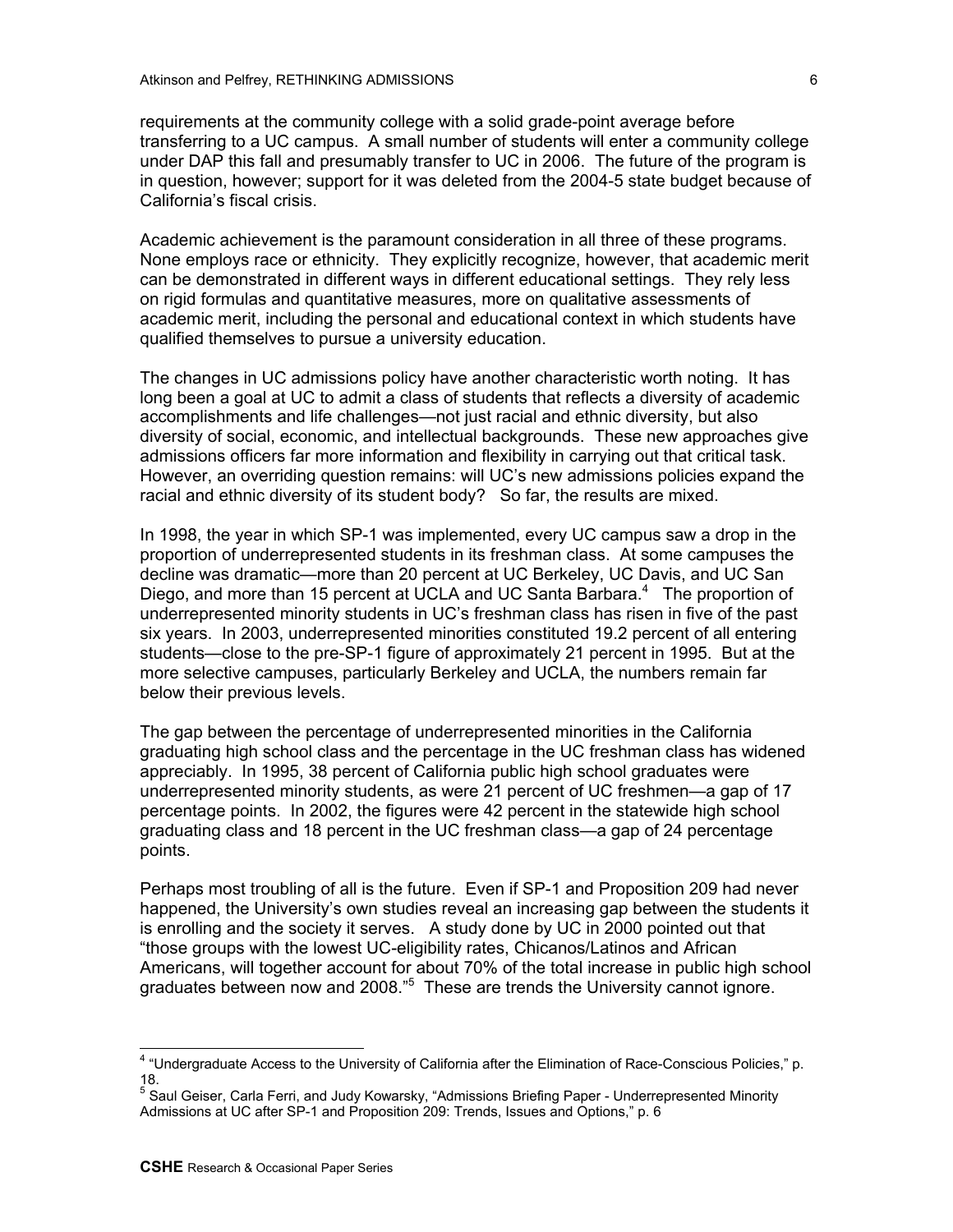#### **Other possible strategies**

Additional strategies are worth considering. The first is specific to UC. It is to raise the proportion of students who qualify for the Eligibility in the Local Context program. Given that most of the students now eligible for UC through this program would have qualified anyway, it makes sense to consider enlarging ELC to include the top six percent, or even the top eight percent, of each California high school rather than the current four percent. A simulation study by UC researchers Saul Geiser and Roger Studley<sup>[6](#page-6-0)</sup> assessed the results of changing the ELC percentage from four to six, eight, ten, or 12.5 percent. The difference between the academic level of regularly eligible students and that of students eligible through the local context is smallest under the six- and eightpercent scenarios. Expanding ELC from four to six percent would mean that an additional 700 underrepresented minority students would become eligible for UC, an increase of seven percent. An additional 1400 underrepresented students, an increase of 13 percent, would become eligible under the eight-percent scenario.

Another strategy is one that only the state can accomplish because it involves not just the University of California but its sister institution, the California State University. It is to reconsider the limits imposed by the 1960 Master Plan for Higher Education on the pool of students from which UC and CSU can draw their undergraduate students, namely, the top 12-1/2 percent for UC and the top 33-1/3 percent for CSU. Those limits were appropriate in 1960, when a far smaller proportion of California high school graduates went on to higher education. Today, they no longer make educational or demographic sense. A reasonable goal would be to expand UC's statewide pool of students from 12- 1/2 to 15 percent of public high school graduates, with a proportional increase in students eligible for CSU.

This means, of course, that the state of California must find ways to pay the costs of educating these additional students. State support for public colleges and universities has been plummeting just as a new generation of students, larger than any since the 1960s, is coming of age—a combination of circumstances that is putting enormous pressure on all of public higher education. But California would reap significant benefits from raising the current Master Plan limits. Despite a reputation for widespread access to higher education, California suffers a dramatic shortfall in baccalaureate degrees. We languish near the bottom—46th among the 50 US states—in the proportion of bachelor's degrees awarded to students in the 18-to-29-year old population.

There are two major reasons for California's predicament. First, national data show a definite pattern: states that are higher in producing bachelor's degrees are those that enroll a higher proportion of their college-age population in four-year colleges and universities. California ranks  $48<sup>th</sup>$  by this measure.

Second, a substantial body of research demonstrates that, after taking into account differences in ability and income, students who begin their undergraduate careers at four-year institutions are much more likely to earn a bachelor's degree than those who enter a two-year community college intending to transfer.

What the data suggest is clear: if California wants more of its young people to earn

<span id="page-6-0"></span>e<br><sup>6</sup> Saul Geiser and Roger Studley, "Expanding UC Eligibility in the Local Context beyond 4% by School: Simulation Results," UC Office of the President.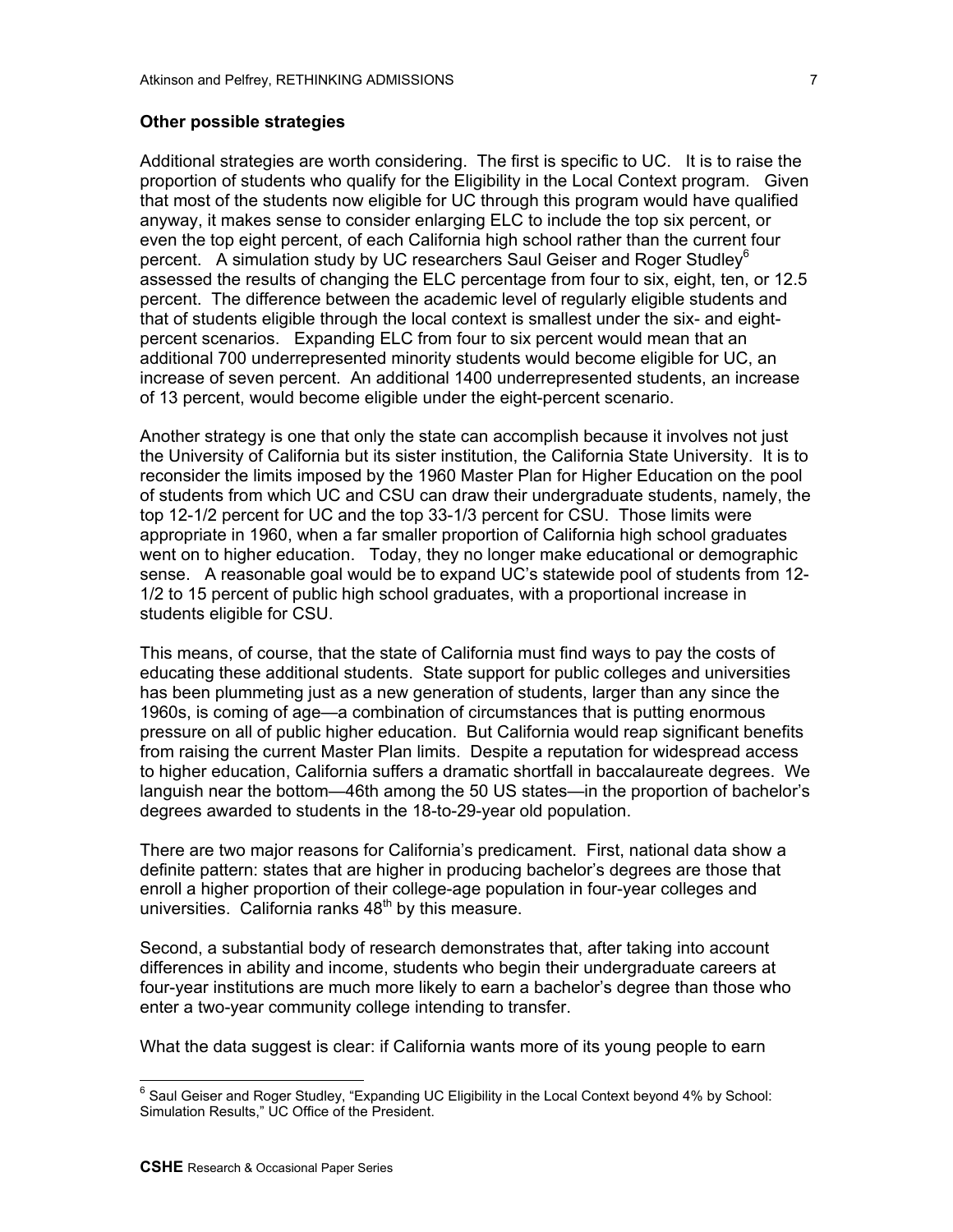bachelor's degrees, it should adopt policies that encourage more students to embark on their undergraduate education at a four-year college or university. Raising the Master Plan limits at UC and CSU is an important first step toward that goal and toward the goal of educating more of the state's minority citizens.

## **Standardized tests and the SAT**

UC has made one further change regarding admissions that deserves to be considered on its own because it is a national issue: the use of standardized tests in evaluating students. After World War II, colleges and universities in the United States gradually adopted standardized tests as part of their admissions process. Over time the Scholastic Aptitude Test, known as the SAT, established itself as the most influential college admissions examination in the country. The test has become a key factor in determining who is admitted—and who is rejected—at the more selective US institutions. The major claim about the utility of the SAT rests on its supposed capacity to tell us how students will do in their college years.

The College Board (the non-profit organization that owns the SAT) has made a series of changes in the test since its inception. The original SAT became the SAT I—a threehour test that continued to focus on verbal aptitude but added a quantitative section covering mathematical topics typically taught in grades one through eight. In addition, the College Board developed 23 one-hour SAT II tests designed to measure a student's achievement in specific subjects such as physics, chemistry, history, mathematics, writing, and foreign languages. Most colleges and universities required just the SAT I, but a few required the SAT I plus two or three SAT II tests. UC has used the SAT I and three SAT II tests in admissions in various ways since 1968. In 1995, UC test requirements were altered to give a relative weight of one on the SAT I compared with a weight of three on the SAT II tests (writing, mathematics, and a third test of the student's choice).

In February of 2001, Richard Atkinson (the first author of this paper) recommended that UC cease using the SAT I and rely on SAT II tests until an appropriate achievementoriented test could be developed to replace the SAT I. Aptitude tests such as the SAT I, he argued, are predicated on the mistaken notion that human intelligence is a unitary attribute that can be accurately measured and students ranked accordingly. Achievement tests, in contrast, are fairer to students because they bear a demonstrable relationship to the curriculum that students take in preparation for university work. Further, the message achievement tests send is that students can improve their performance by application and hard work. The Academic Senate agreed. It began exploring various options for replacing the SAT I with achievement tests.

A few months later, two researchers at the Office of the President, Saul Geiser and Roger Studley, completed a seminal study on the predictive validity of the SAT I and the SAT II. As one of the nation's largest users of the SAT, UC is perhaps the only university in the US that has a data base large enough to compare the predictive power of the SAT I with that of the SAT II achievement tests. By 2001 UC had four years of data under its 1996 policy on all freshmen who enrolled at a UC campus—approximately 78,000 student protocols. A student protocol included the student's high school grades, SAT I scores (verbal and quantitative), three SAT II scores, family income, family educational background, the quality of the high school the student attended,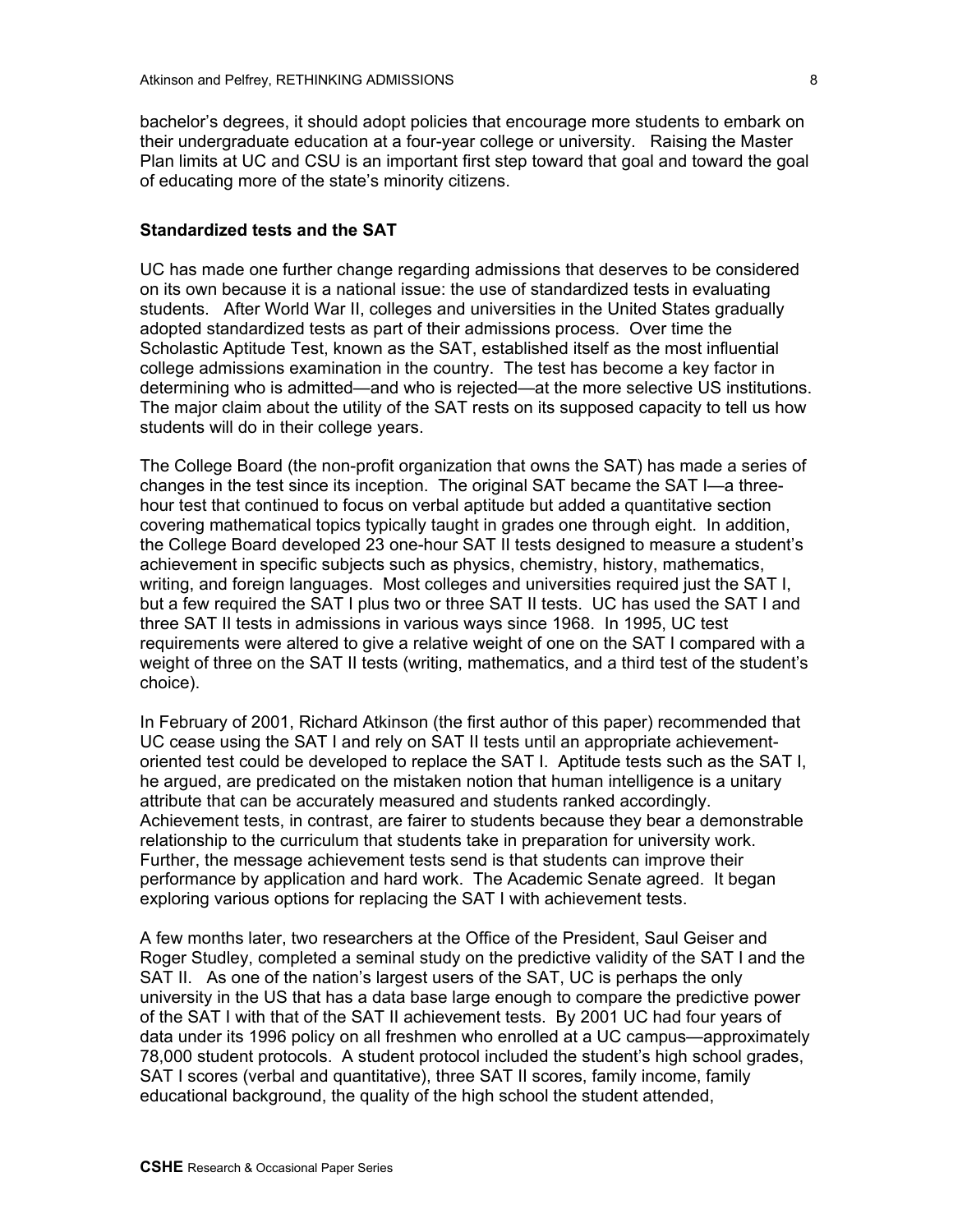race/ethnicity, and several other variables. And, of course, the protocol included the course-by-course grade record of the student in her or his freshman year at a UC campus.

The Geiser/Studley study examined the effectiveness of high school grades and various combinations of SAT I and SAT II scores in predicting success in the University. A full account of the study has been published in the journal *Educational Assessment* and online*. [7](#page-8-0)* 

In brief, the study shows that the SAT II is a far better predictor of college grades than the SAT I. The combination of high school grades and the three SAT II tests accounts for 22.2 percent of the variance in first-year college grades. When the SAT I is added to the combination of high school grades and the SAT II test scores, the explained variance increases from 22.2 percent to 22.3 percent, a trivial increment.

The data indicate that the predictive validity of the SAT II is much less affected by differences in socioeconomic background than is the SAT I. After controlling for family income and parents' education, the predictive power of the SAT II is undiminished, whereas the relationship between SAT I scores and UC grades virtually disappears. The SAT II is not only a better predictor, but also a fairer test insofar as it is demonstrably less sensitive than the SAT I to differences in family income and parents' education.

These findings for the full UC data set hold equally well for three major disciplinary subsets of the data: 1) Physical Sciences/Mathematics/Engineering, 2) Biological Sciences, and 3) Social Sciences/Humanities. Across these disciplinary areas, SAT II is consistently a better predictor of student performance than SAT I.

Analyses with respect to the racial-ethnic impact of SAT I versus SAT II indicate that, in general, there are only minor differences. The SAT II is a slightly better predictor of UC grades for most racial-ethnic groups than the SAT I, but both tests tend to "over-predict" freshman grades for underrepresented minority students to a small but measurable extent. Eliminating SAT I in favor of SAT II would have little effect on rates of UC eligibility and admissions among students from different racial and ethnic groups.

The UC data yield another interesting result. Of the various tests that make up the SAT I (verbal and quantitative) and the three SAT II tests, the best single predictor of student performance was the SAT II writing test. Given the importance of writing ability at the university level, it should not be surprising that a test of actual writing skills correlates strongly with university grades.

The College Board's initial reaction to the proposal to end use of the SAT I at UC was understandably negative. But with the publication of the Geiser/Studley study, opposition to a change in the SAT I quickly died out. In March 2002, the president of the College Board, Gaston Caperton, announced that the Board would eliminate the SAT I as it then stood and replace it—on a national basis—with a new test very much in accord with the planning that UC faculty had already done. It will include more advanced

<span id="page-8-0"></span> 7 Saul Geiser and Roger Studley, "UC and the SAT: Predictive Validity and Differential Impact of the SAT I and SAT II at the University of California," *Educational Assessment,* Vol. 8, no. 1, pp. 1-26. It is also available online at http://www.ucop.edu/sas/researchandplanning/pdf/sat\_study.pdf.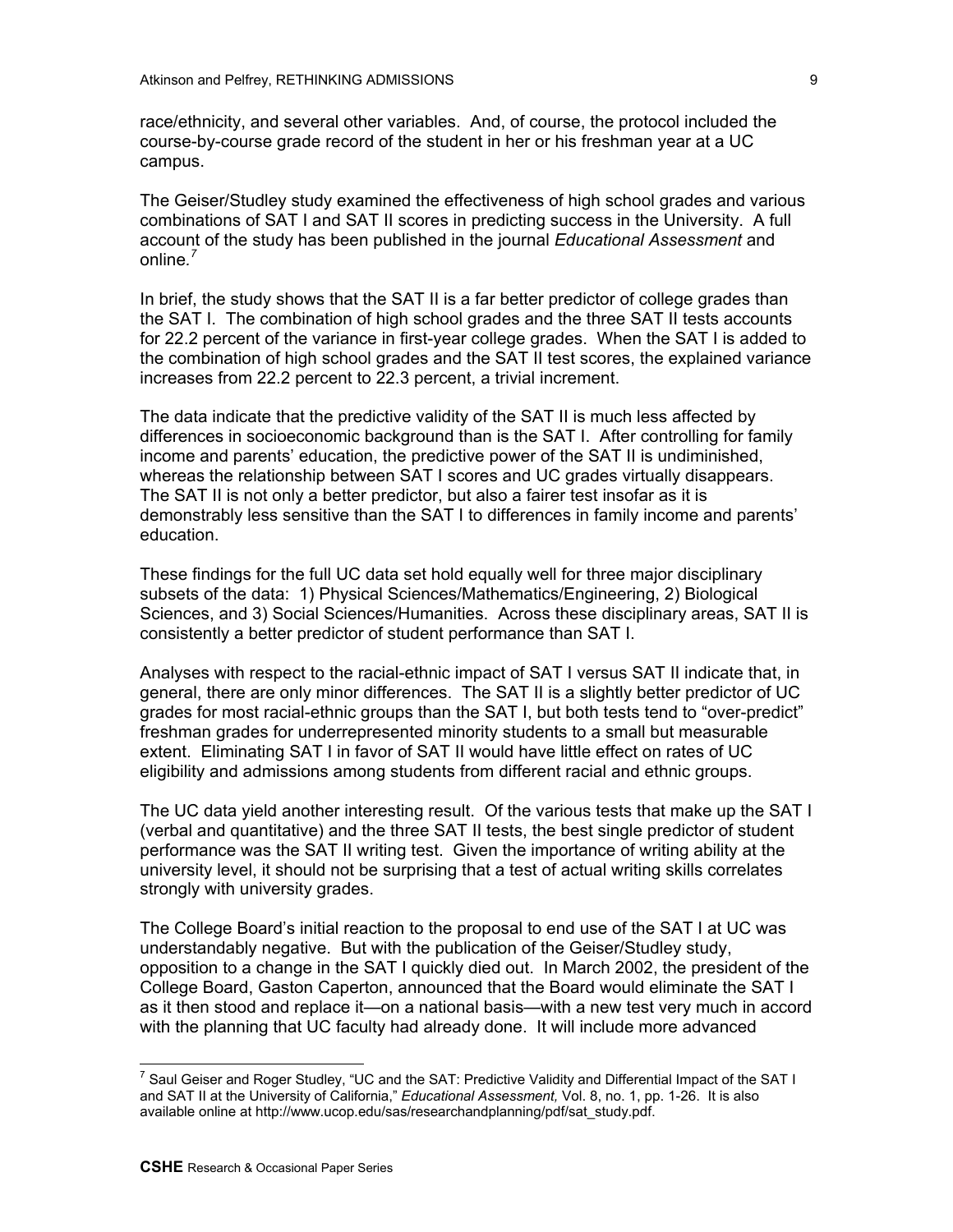mathematics, an expanded reading-comprehension section, and, for the first time, it will require a written essay.

The new test will be in use for students entering universities in Fall 2006. In a remarkably short time, university admissions in the US will have undergone a revolutionary change—a change that will affect millions of young people.

One of the clear lessons of history is that US colleges and universities, through their admissions requirements, strongly influence what is taught in the nation's high schools. The most important reason for changing the SAT is to send a strong message to K-12 students, their teachers, and their parents that learning to write and mastering a solid background in mathematics are of critical importance. The changes being made in the test by the College Board go a long way toward accomplishing that goal. Many high schools have already introduced intensive writing programs for students in anticipation of the new essay requirement.

From UC's perspective, the advantage of the new test is that SAT I now offers a better baseline assessment of a student's abilities in the basic skills of writing and mathematics. The combination of the new SAT I, three required SAT II achievement tests, and high-school grades yields a far broader picture of students' readiness for university-level work than we have had in the past. And as a result of intense faculty discussion of testing in the admissions process, the Academic Senate has approved a set of principles to guide the future use of *any* standardized test at UC. These principles are included in the appendix.

## **The battle over racial preferences**

So far this paper has discussed the University of California's response to the challenges posed by SP-1 and Proposition 209. But what about the future? Are there any general conclusions that can be drawn from California's experience in the post-affirmative action age?

The first thing to be said is that the term "post-affirmative action age" is premature. California and Washington have banned racial preferences through the ballot box. Florida ended affirmative action in 1999 via an executive order by the state's governor. Court rulings and state policies have affected some universities in other states. But affirmative action is still the law in many parts of the United States and in areas besides education, such as hiring and contracting.

The second point to be made is that UC's struggles to reconcile access with high academic standards are not immediately relevant to most public universities in the US. The majority of these universities are inclusive by design and admit just about every undergraduate student who applies.

Yet for the handful of elite public universities—the University of Michigan, the University of Wisconsin, and the University of Virginia, for example—the history of admissions at UC in the post-affirmative action era is a cautionary tale. The past nine years have demonstrated that, if race cannot be factored into admissions decisions, the ethnic diversity of an elite public institution will fall far behind that of the state it serves. In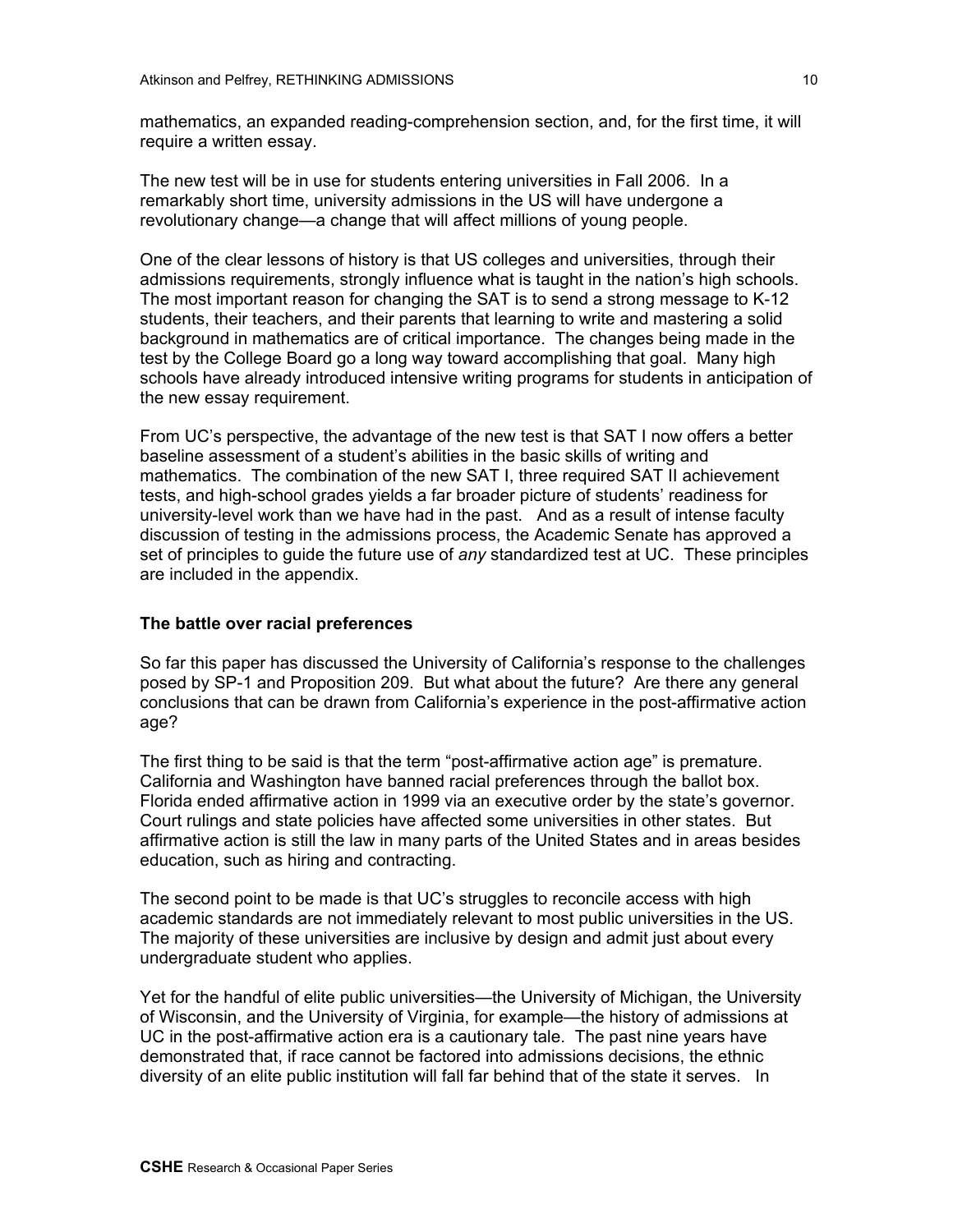California, SP-1 and Proposition 209 did not create that gap. But they have made it far more difficult to bridge.

UC's experience may take on wider significance over time, however.Of all the pressures on public universities, one of the most powerful and persistent is the pressure to extend educational opportunity widely. As a matter of both philosophy and politics, no US public university can survive over the long term unless its students, faculty, and staff reflect in some approximate but genuine fashion the people who support it. As the United States continues the trend toward a more ethnically and racially diverse society, other public universities will face some of the issues and pressures UC has faced. The debate has been joined earlier in California than elsewhere, but diversity is not a uniquely Californian issue. As Peter Schrag has observed in his study of late-twentiethcentury California, "Things had better work here, where the new American society is first coming into full view, because if it fails here, it may never work anywhere else either."  $8$ 

In the United States, many controversial social issues are played out in courts of law. Over the past 25 years, the US Supreme Court has twice upheld the use of race and ethnicity as one factor among others in admissions decisions. In the first case, *Bakke v. The Regents of the University of California* (1978), the court was divided. But while no rationale garnered support from a majority of the court, Justice Lewis Powell's tiebreaking opinion held that a diverse student body serves compelling educational and state interests.

In 1996, the Fifth Circuit Court struck down the use of affirmative action in those states (Texas, Louisiana, and Mississippi) within the court's jurisdiction in *Hopwood v. Texas*. When two affirmative action cases involving the University of Michigan at Ann Arbor came before the Supreme Court last year, many expected the court to follow the Fifth Circuit and declare affirmative action unconstitutional. But in the end, a majority of the justices followed Powell's reasoning in *Bakke* and once again upheld the constitutionality of using race and ethnicity in decisions about admission*.* At the same time, the court emphasized that such programs must be "narrowly tailored" to achieve the educational goal of a diverse student body.

The Supreme Court's action overturned the *Hopwood* decision. The president of the University of Texas announced soon thereafter that the university will reinstate race and ethnicity as a factor in admissions**--**evidence that, in the Texas context at least, eight years without affirmative action have failed to yield an effective substitute. UT will continue its undergraduate Top Ten Percent Program, which is mandated by Texas law. The program has recently come under criticism, however. Seventy percent of the 2003 freshman class at the Austin campus was automatically admitted under the plan; so many Top Ten Percent students choose to enroll at Austin and at UT's other flagship campus, Texas A&M at College Station, that institutional flexibility has suffered.<sup>[9](#page-10-1)</sup>

Legal challenges to affirmative action will continue, including challenges to race-attentive scholarship and financial aid programs, which the Supreme Court did not address in the Michigan cases. In anticipation of this possibility, some US universities are opening their minority programs to students of any race. It is unclear at this point how many

<span id="page-10-0"></span> 8 Peter Schrag, *Paradise Lost: California's Experience, America's Future* (New York: The New Press,, 1998), p. 23.

<span id="page-10-1"></span><sup>9</sup> "Texas' 10-Percent Plan: The Truth behind the Numbers," *Chronicle of Higher Education*, January 23, 2004.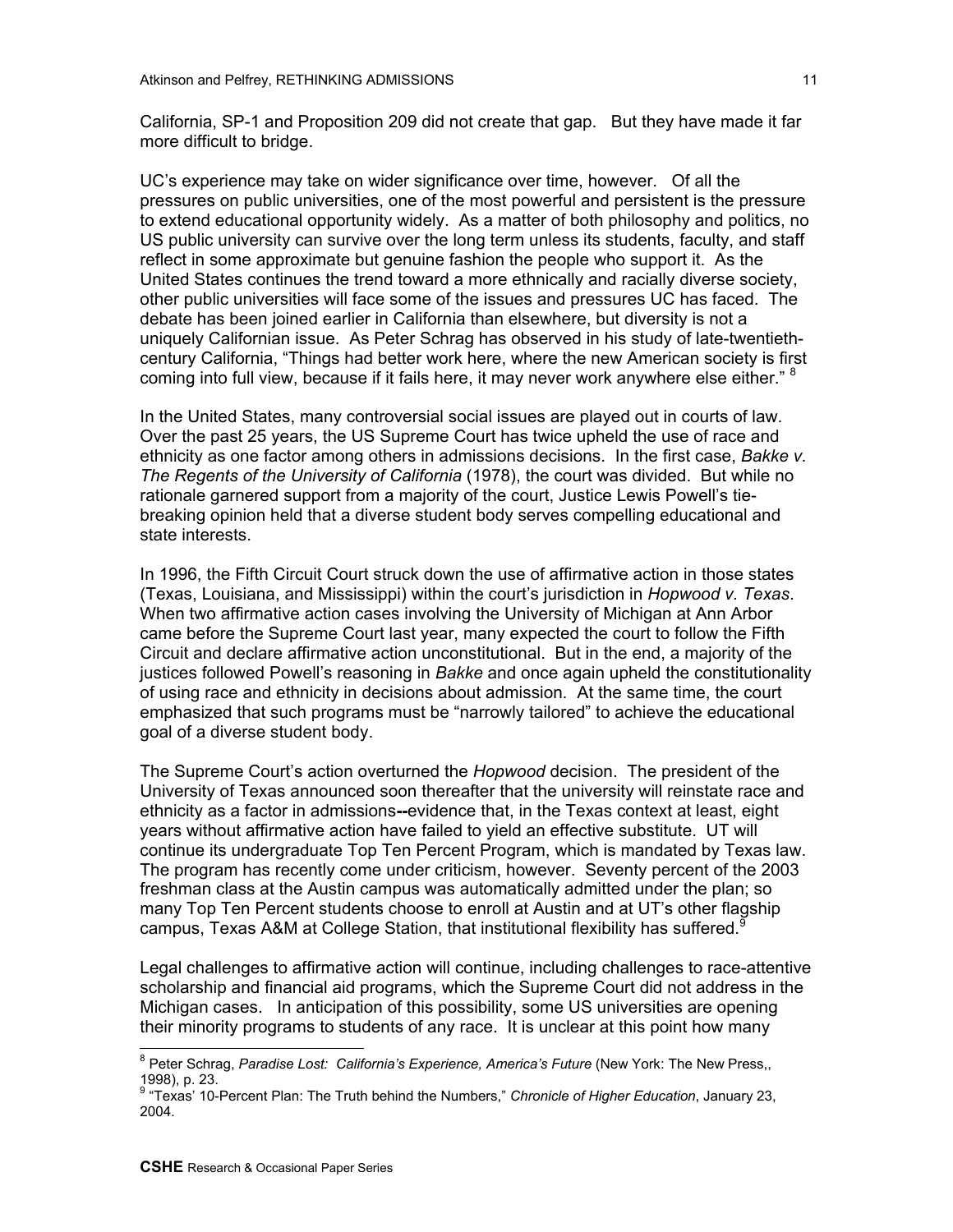universities will do so and what the scope and effect of the changes will be.

What *is* clear is that the battle over racial preferences is far from over.A huge philosophical divide separates those who defend racial preferences and those who condemn them. Supporters of affirmative action argue that it is simply a matter of social justice to help the traditionally excluded find a place in the American dream. Opponents argue that preferences are deeply unfair to individuals who are not members of minority groups, and that affirmative action fosters a culture of dependence among its supposed beneficiaries. In the American context, where education is universally viewed as the key to social and economic upward mobility, these are both powerful arguments. A middle ground between the two positions is only beginning to be explored.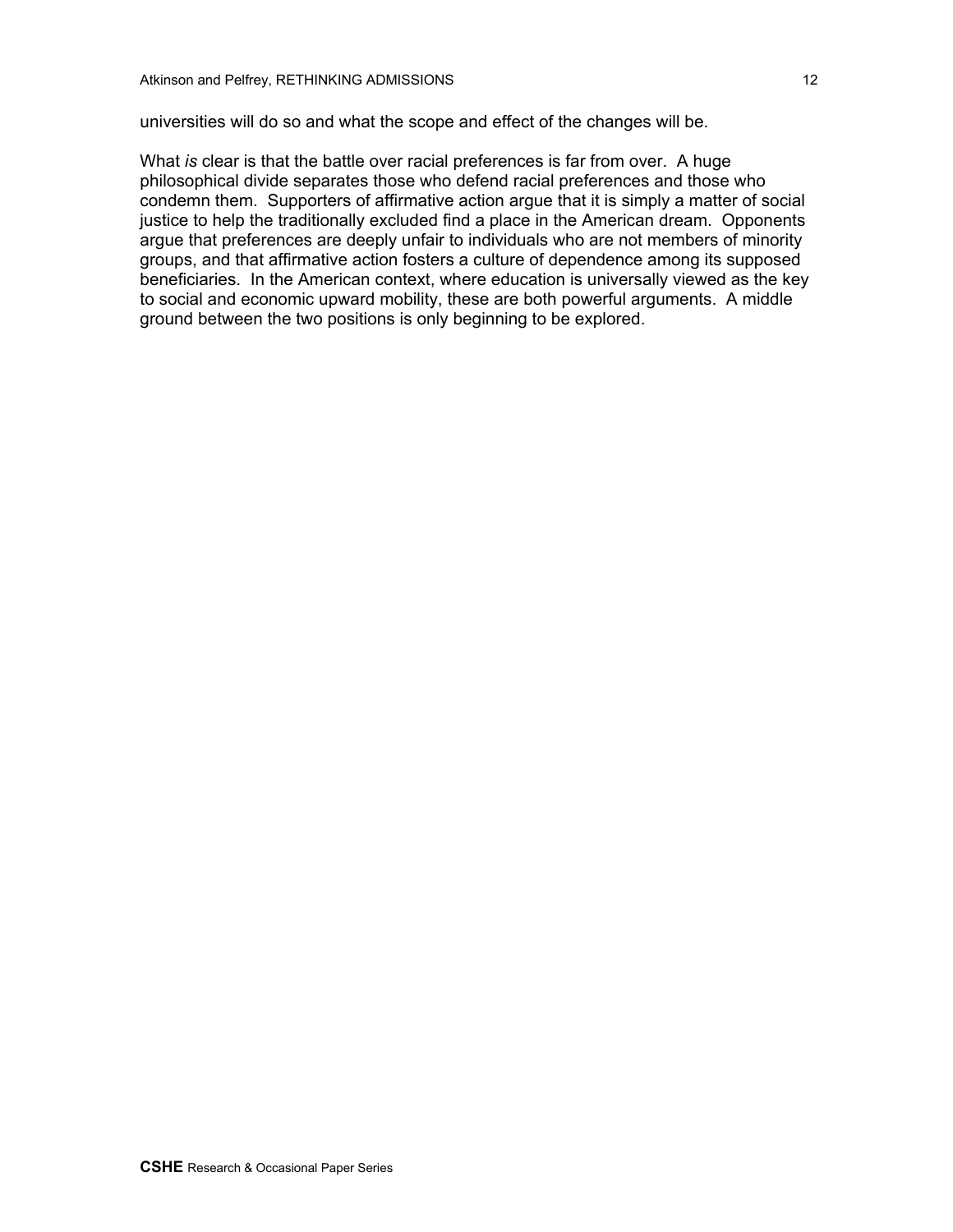### **APPENDIX**

## *University of California admissions policy*

The goal of undergraduate admissions policy at the University of California, as stated in the policy adopted by The Regents in 1988, is:

*to enroll on each of its campuses a student body that demonstrates high academic achievement or exceptional personal talent, and that encompasses the broad diversity of backgrounds characteristic of California.*

Admission to the University of California is a two-step process:

- 1. UC's *eligibility* criteria identify the top 12-1/2 percent of California public high school graduates specified in California's 1960 Master Plan for Higher Education. The eligibility criteria are entirely academic and include completion of the UC "ag" college preparatory curriculum, grades earned in those courses, and scores on five standardized admissions tests. The a-g courses are history/social science, English, mathematics, laboratory science, language other than English, visual and performing arts, and an elective. These requirements are intended to ensure that all students deemed UC-eligible are academically prepared to succeed on any UC campus. According to the Master Plan, any student who meets the University's eligibility criteria and applies for admission is guaranteed a place on at least one UC campus. Although it is also possible for students to attain eligibility through examination alone by achieving certain very high scores on UC's required standardized tests, the vast majority of students qualify through membership in the top 12-1/2 percent of California high school graduates— *Eligibility in the Statewide Context.*
- 2. The *admissions* process, also known as *selection,* essentially allocates these UC-eligible applicants among the campuses, based on campus goals that are expressed in campus selection policies. Academic criteria dominate the selection process (known as "comprehensive review") and the likelihood of admission at any given campus is significantly higher for students with stronger academic qualifications than for those with weaker profiles. Nonetheless, like all highly selective institutions, UC campuses also consider a variety of factors that serve both academic and institutional goals. For example, in order to create a vibrant learning community, all campuses strive to admit students with a range of personal experiences and backgrounds, as well as a range of academic interests.

*Source:* "Final Report to the President," Eligibility and Admissions Study Group, April 2004, p. 2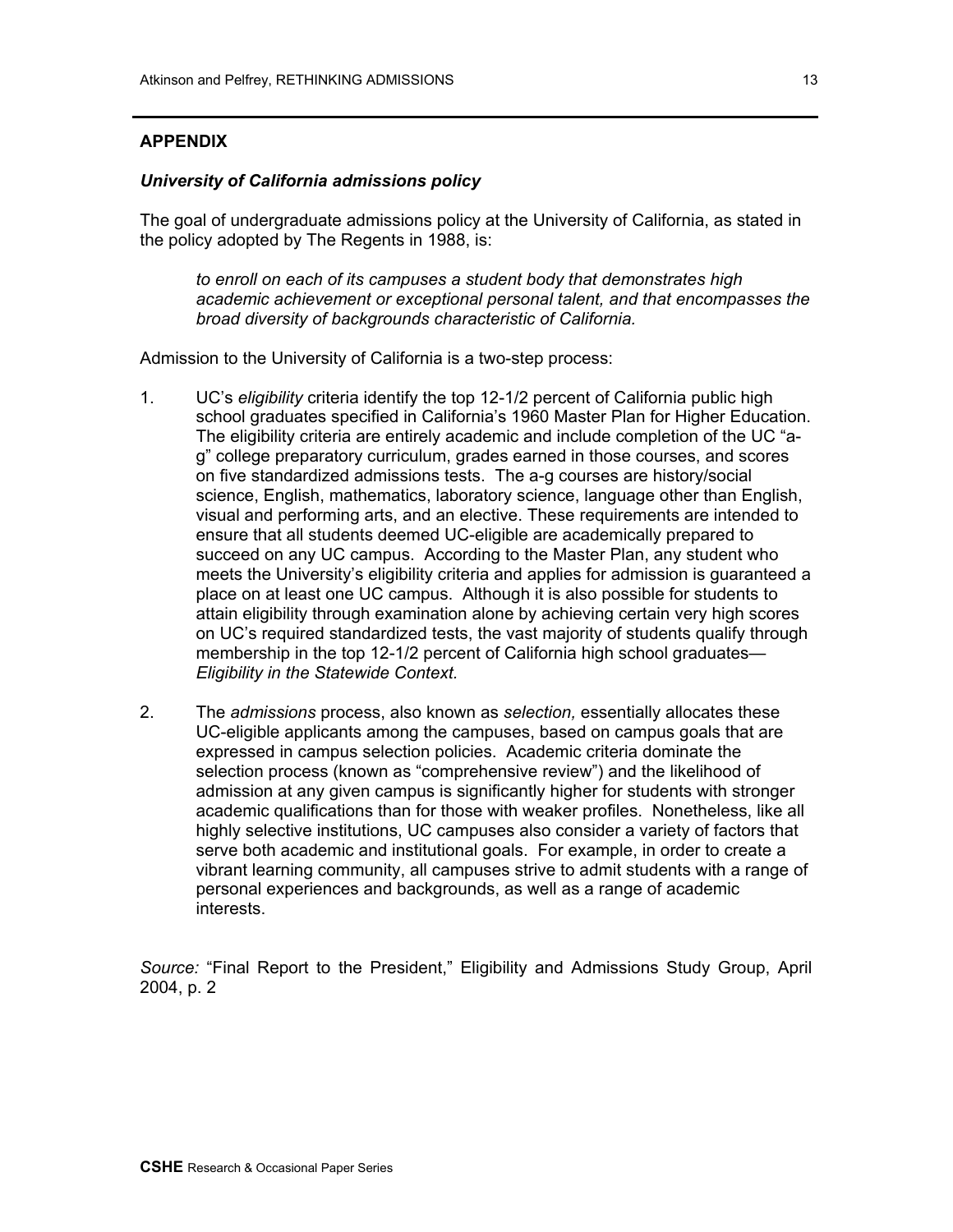## *New paths to admission and changes in standardized test requirements, 2001 - 2003*

**Eligibility in the Local Context,** first implemented in Fall 2001, makes the top four percent of students in *each* California high school eligible for UC if they complete specific academic course work by the end of their junior year. To be considered for admission and enrollment at UC, ELC students must apply for admission and complete UC's required courses and the standardized testing requirement by the end of their senior year. This path supplements *Eligibility in the Statewide Context*, described in the section above as the top 12-1/2 of California public high school graduates throughout the state.

Participating schools submit the transcripts of the top 10 percent of their junior-year students to the University. UC then evaluates the transcripts and identifies the top four percent. Each of these students receives an application and a letter from the president of UC inviting them to apply; the remaining six percent evaluated by UC also receive an application and a letter encouraging them to apply, even though they are not eligible to do so through ELC. Each UC campus is involved in getting in touch with students and helping them with the application process. Ninety-eight percent of California public schools now participate in ELC.

**Comprehensive review** eliminated the practice of selecting a fixed percentage of each freshman class solely on the basis of certain academic criteria. Instead, as of Fall 2002 every applicant is evaluated in terms of a broad variety of academic and personal characteristics. Comprehensive review also takes into account the context in which students have demonstrated academic accomplishment, including the obstacles they have overcome. Each campus has broad discretion in employing the criteria to be used in comprehensive review:

- High school grade-point average in UC-required courses;
- Standardized test scores;
- Number of, content of, and performance in academic courses completed beyond the University's minimum eligibility requirements;
- Number of, and performance in, honors and Advanced Placement courses;
- Identification as "Eligible in the Local Context" by ranking in the top four percent of the high school class, as determined by the University's academic criteria;
- Quality of the senior year program, as measured by the type and number of academic courses in progress or planned;
- Quality of academic performance relative to educational opportunities available in the applicant's school;
- Outstanding performance in one or more academic subject areas;
- Outstanding work in one or more special projects in any academic field;
- Recent marked improvement in academic performance;
- Special talents, achievements, and awards in a particular field, or experiences that demonstrate unusual promise for leadership or ability to contribute to the intellectual vitality of the campus;
- Completion of special projects that offer significant evidence of an applicant's special effort and determination or that may indicate special suitability to an academic program on a specific campus;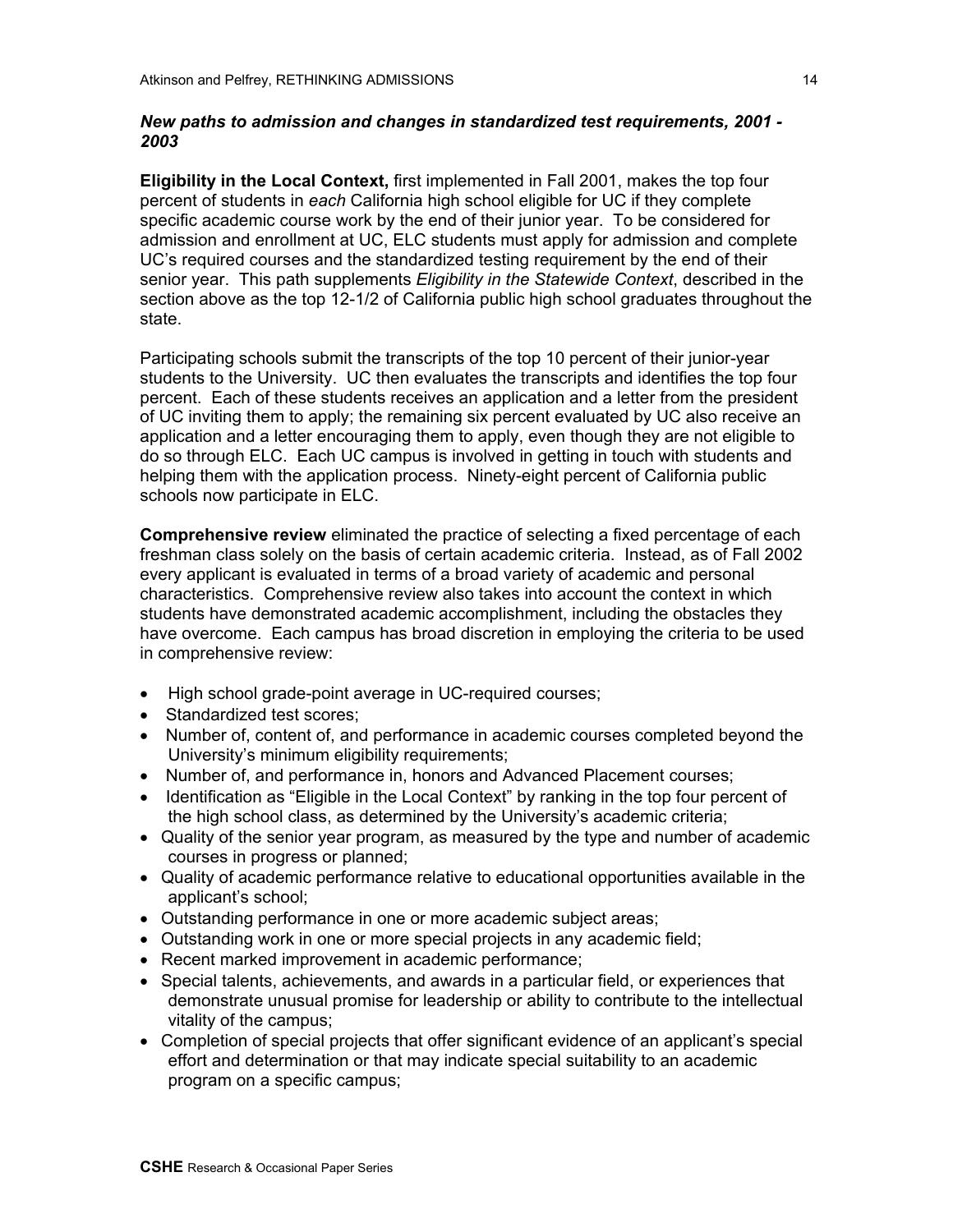- Academic accomplishments in light of an applicant's life experiences and special circumstances, such as disabilities, low family income, first generation to attend college, need to work, disadvantaged social or educational environment, difficult personal and family situations or circumstances, refugee status or veteran status;
- Location of the applicant's secondary school and residence, to provide for geographic diversity in the student population and to account for the wide variety of educational environments existing in California.

**The Dual Admissions Program (DAP)** grants admission to students in the top four to 12.5 percent of the class in each public high school, with the understanding that they successfully complete their first two years at a California community college. Students are simultaneously admitted to a community college and to a specific UC campus.

A small number of students entered community colleges this fall under the Dual Admissions Program. DAP was approved by The Regents in 2001 with the proviso that funds to support it must be included in the State budget. Because of California's fiscal difficulties, funding for the program was dropped from the 2004-5 State budget, and as a result DAP has been suspended.

Since the late 1960s, the University of California's **standardized test requirements**  have included the submission of scores from four standardized admissions tests: the SAT I (a two-part test in verbal reasoning and mathematical reasoning) or ACT (a test designed to assess students' critical reasoning and higher-order thinking skills in English, mathematics, reading, and science reasoning), and three SAT II achievement tests in specific subjects, including the natural and social sciences, languages and literature, writing, and two different levels of mathematics.

In 2001, at President Atkinson's request, the Academic Senate's Board of Admissions and Relations with Schools (BOARS) undertook an examination of the University's use of standardized tests. BOARS concluded that 1) standardized tests serve a useful purpose in the University's admission system; 2) the SAT II achievement tests were at least as effective as the SAT I in predicting student performance in their college years; and 3) achievement-oriented tests were "both useful to the University in identifying highachieving students and philosophically preferable to tests [such as the SAT I] that purport to measure aptitude." BOARS recommended that UC change its test requirements to include 1) a core achievement examination that assesses mastery of reading and writing (including a writing sample) and mathematics, and 2) two one-hour long examinations in subjects covered by UC's a-g requirements, with some level of student choice in selecting these tests.

Finally, BOARS articulated a set of principles to guide the choice of admissions tests within the University of California:

- 1. Admissions tests will be used at the University of California
	- a. To assess academic preparation and achievement of UC applicants;
		- b. To predict success at UC beyond that predicted by high school grade point average (GPA);
		- c. To aid in establishing UC eligibility; and
		- d. To aid in selecting students for admission at individual UC campuses.